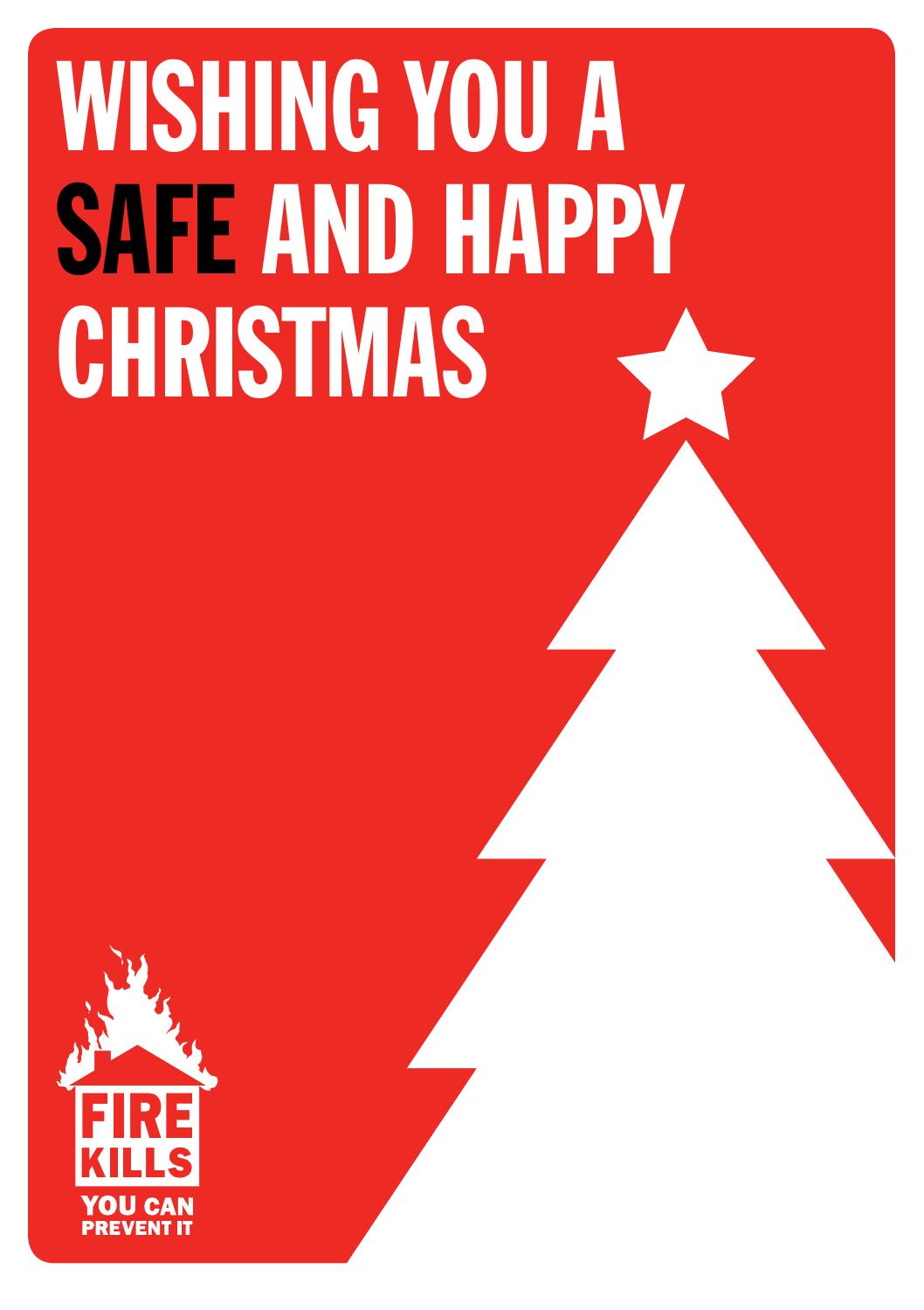## **Wishing you a safe and happy Christmas**







Never place candles near your Christmas tree or materials that can catch light easily.



Test your smoke alarms monthly and only remove batteries when replacing them.



Most fires start in the kitchen. Avoid leaving a cooker unattended. Avoid cooking when under the influence of alcohol.



Make sure your family and visitors know how to escape in an emergency.



Make sure cigarettes are put out properly.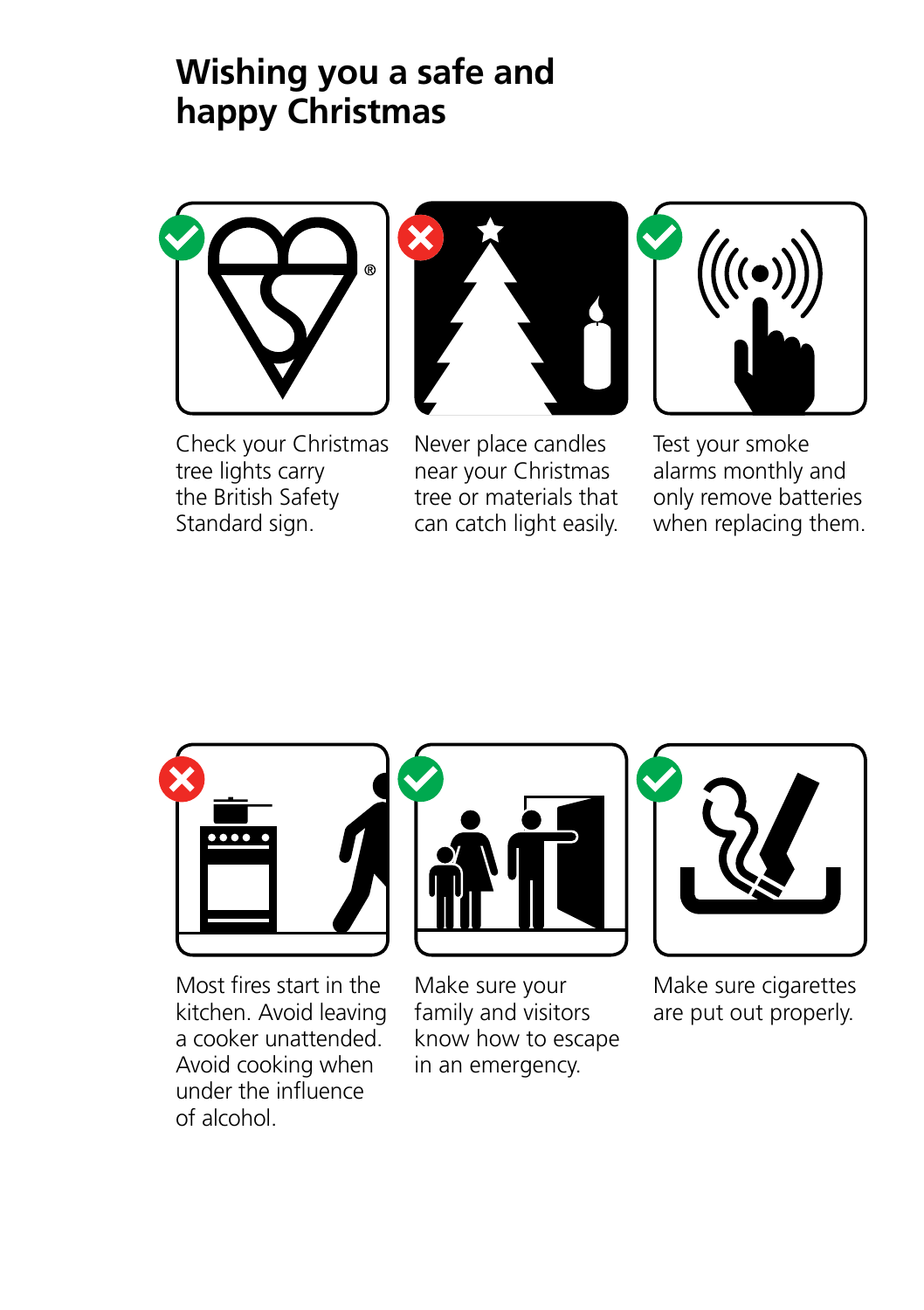



Decorations can burn easily – so don't attach them to lights or heaters.

Keep candles, lighters and matches out of children's reach. Never leave burning candles unattended.



Never overload electrical sockets. Always switch Christmas lights off and unplug them before you go to bed.



Store fireworks safely. Never go back to a lit firework and keep a bucket of water nearby.



Take care around open fireplaces as clothes may catch fire.



Take time to check on older relatives and neighbours this Christmas as they are at greater risk from fire.